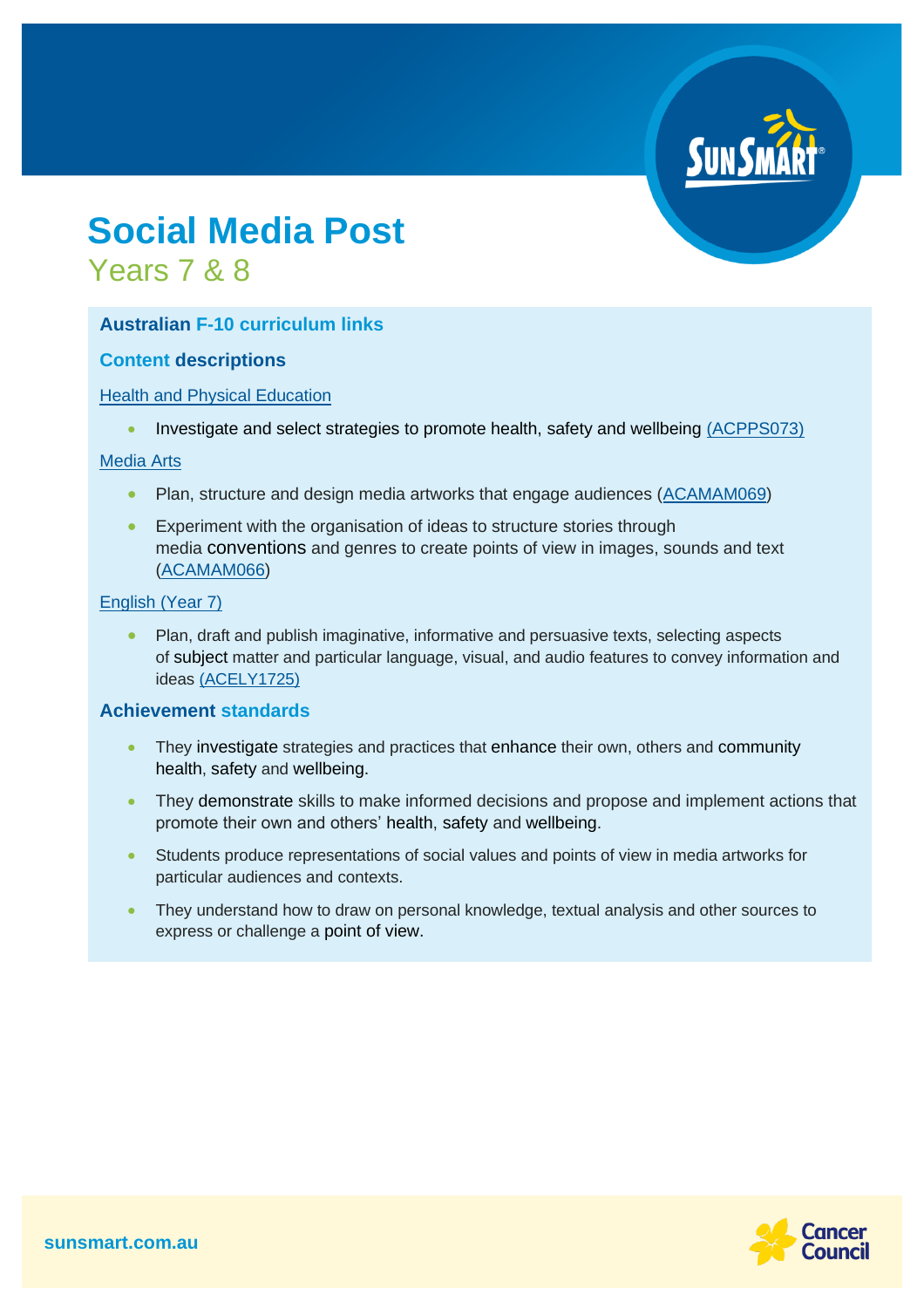# **Prepare yourself (teacher)**

Students are to use their experience with social media to create a post for Facebook/Instagram/Tik Tok that would engage their peers with effective sun protection and increase understanding of UV (ultraviolet) radiation. Students should be introduced to the infographic ['Protection is Better than the](https://www.cancerwa.asn.au/resources/2021-07-30-SS-protection-is-better-than-the-cure-infographic-poste-A3.pdf)  [Cure'](https://www.cancerwa.asn.au/resources/2021-07-30-SS-protection-is-better-than-the-cure-infographic-poste-A3.pdf) and have access to the Cancer Council WA website or other reputable websites.

The social media post can be a static post or as a video. Students may use sites such as Canva to develop their post.

Students must ensure they include the following:

- **Two** statistics/statements from the 'protection is better than the cure' infographic.
- A clear statement differentiating UV and heat.
- A call to action for more sun protection in adolescents.
- The *five* different methods of sun protection are mentioned and advocated for.
- Where students can go for more information about sun protection.
- Persuasive messaging.

Teachers are encouraged to choose a winning social media \post to upload onto the school social media platforms. Cancer Council WA can share these posts - contact [sunsmart@cancerwa.asn.au](mailto:sunsmart@cancerwa.asn.au)

### **Class resources**

- ['Protection is Better than the Cure'](https://www.cancerwa.asn.au/resources/2021-07-30-SS-protection-is-better-than-the-cure-infographic-poste-A3.pdf) infographic
- Activity sheets (below)
- Notebook

**Estimated time required**

*Four* lessons:

Lesson 1 – Research and learning Lesson 2 – Planning Lesson 3 & 4 – Development of social media post

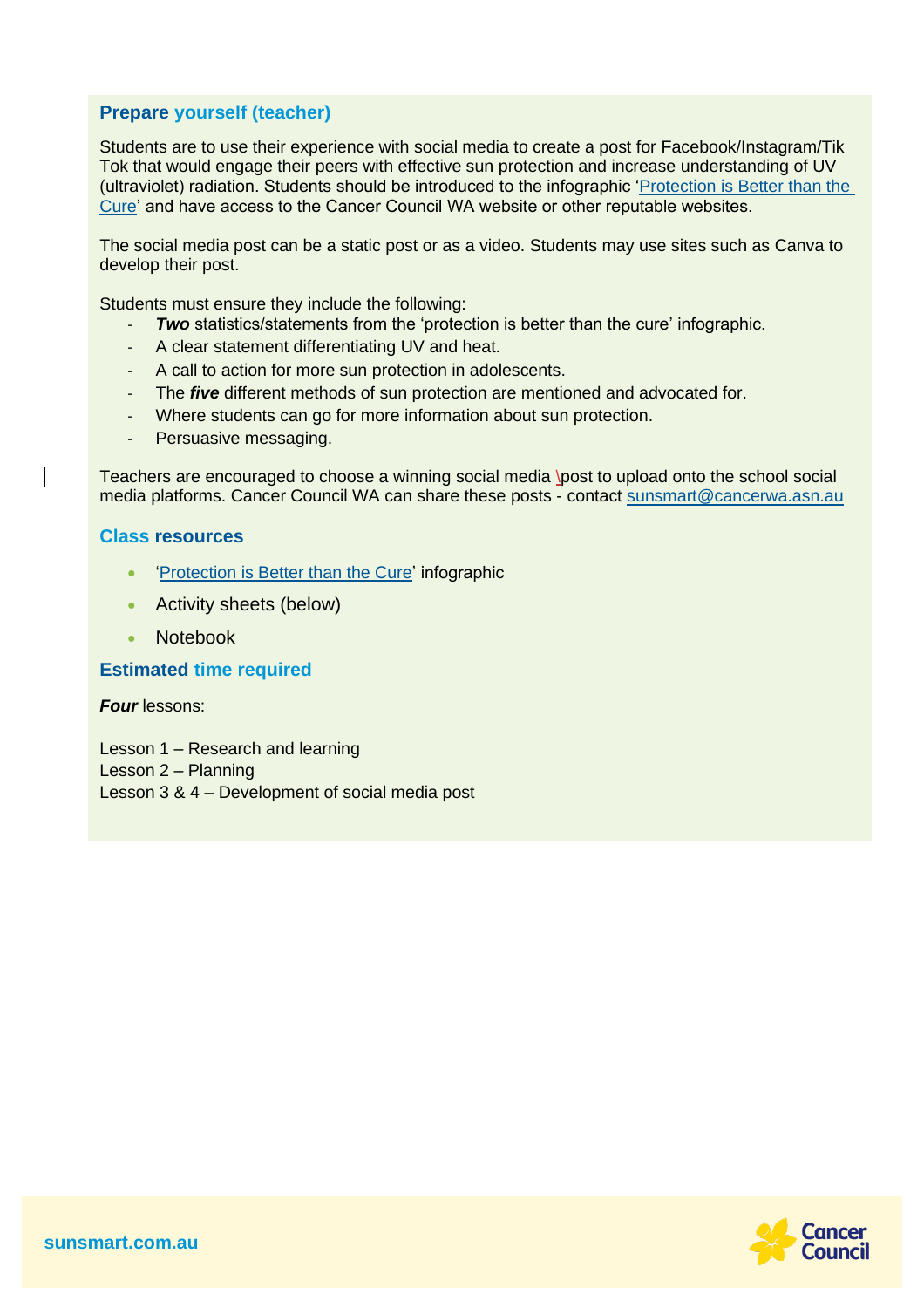# **Social Media Post Student worksheet**

After evaluating the resource 'protection is better than the cure' you will prepare your social media post by completing the planning phase.

## **PLANNING PHASE**

 $\overline{1}$ Which two statistics/statements did you find the most compelling from the resource?

 $\overline{2}$ What is the difference between UV (ultraviolet) radiation and heat?

 $\overline{\mathbf{3}}$ What are the five sun protection measures encouraged to prevent sunburn and skin cancer? Give a brief description of each one.

and the contract of the contract of the contract of the contract of the contract of the contract of the contract of

How can you use social media to influence your target audience to incorporate more sun  $\overline{\mathbf{4}}$ protective behaviours into their daily routine? HINT: Think about the way a social media post can be created to encourage sun protection.